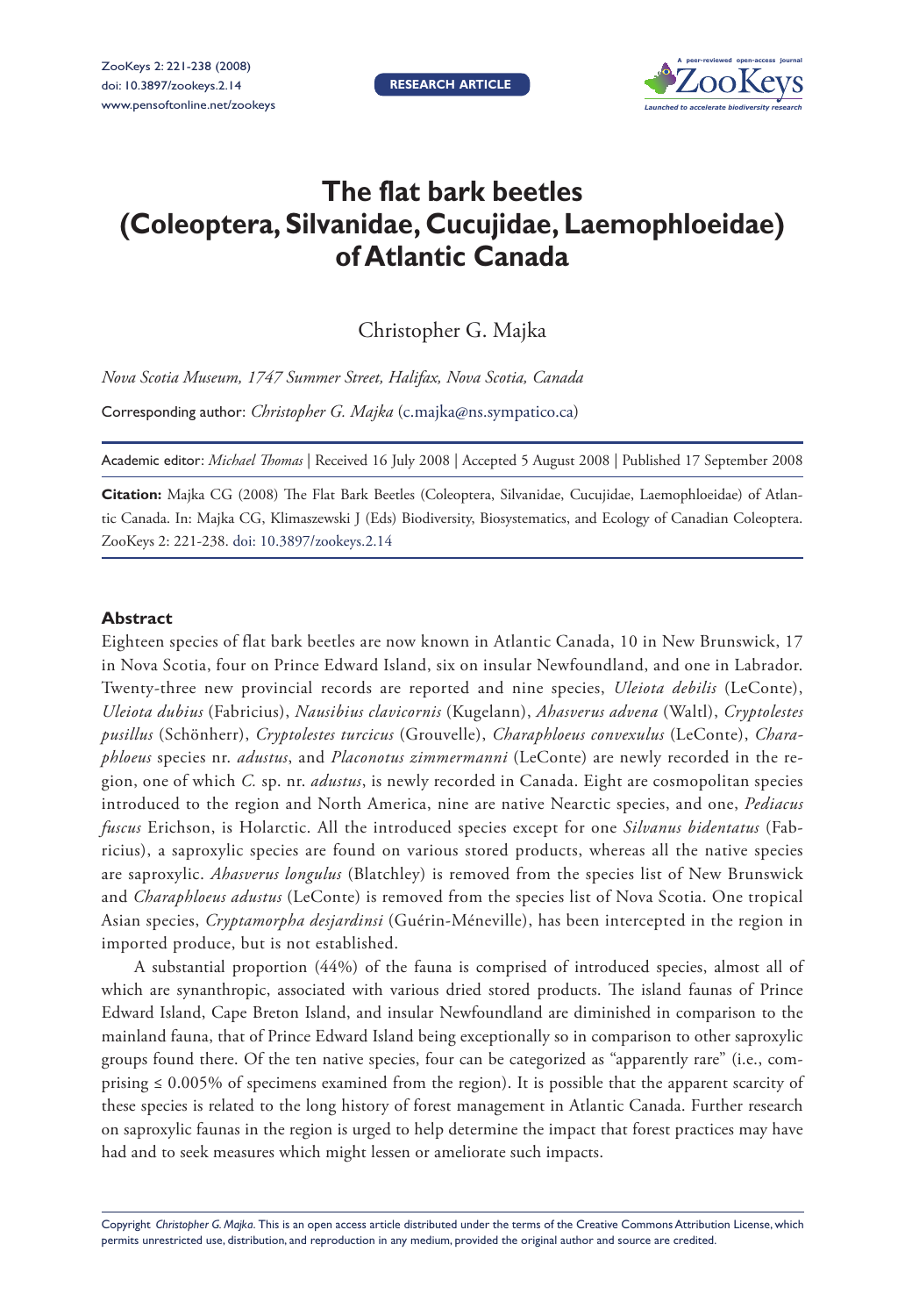#### **Keywords**

Coleoptera, Silvanidae, Cucujidae, Laemophloeidae, saproxylic beetles, new records, introduced species, stored product pests, island faunas

#### **Introduction**

The flat bark beetles in the superfamily Cucujoidea include the Silvanidae, Passandridae, Cucujidae, and Laemophloeidae. For many years these taxa were treated as subfamilies of the Cucujidae until they were separated by Crowson (1955). They have in common their strongly dorso-ventrally flattened form. Species in the Silvaninae, Brontini, and Laemophloeidae that occur in the wild, feed on ascomycete fungi and are found under the bark of various coniferous and deciduous trees. Species in the Telephanini are found on plants, particularly withered pendant leaves, where they probably feed primarily on fungi. Other species in genera such as *Cryptolestes, Nausibius, Oryzaephilus,* and *Ahasverus* are pests of stored grains and other dried products. Species in the Cucujidae are subcortical saproxylic species that are reported to be predaceous (Thomas 2002a, 2002c, 2002d).

Th omas (2002a, 2002b, 2002c, 200d) reported approximately 1,015 species worldwide of which 90 are found in North America. Bousquet (1991), who surveyed the Canadian fauna, reported 31 species and subspecies in the country, nine of which were reported from Atlantic Canada (New Brunswick, Nova Scotia, Prince Edward Island, Newfoundland, and Labrador). Recent investigations of forest beetles, including Kehler et al. (1996), Dollin et al. (2008), Bishop et al. (in press), and others, have revealed that the flat bark fauna of the region is considerably more speciose than previously known. The present study reports the results of these investigations.

# **Methods and conventions**

Codens (following Evenhuis 2007) of collections referred to in this study are:

| <b>ACNS</b> | Agriculture and Agri-Food Canada, Kentville, Nova Scotia, Canada       |
|-------------|------------------------------------------------------------------------|
| <b>ACPE</b> | Agriculture and Agri-Food Canada, Charlottetown, Prince Edward Island, |
|             | Canada                                                                 |
| <b>CBU</b>  | Cape Breton University, Sydney, Nova Scotia, Canada                    |
| <b>CGMC</b> | Christopher G. Majka collection, Halifax, Nova Scotia, Canada          |
| <b>CNC</b>  | Canadian National Collection of Insects, Arachnids, and Nematodes, Ot- |
|             | tawa, Ontario, Canada                                                  |
|             | DHWC David H. Webster collection, Kentville, Nova Scotia, Canada       |
| <b>JCC</b>  | Joyce Cook Collection, North Augusta, Ontario, Canada                  |
| <b>JOC</b>  | Jeffrey Ogden collection, Truro, Nova Scotia, Canada                   |
| <b>MCZ</b>  | Museum of Comparative Zoology, Cambridge, Massachusetts, United States |
|             | of America                                                             |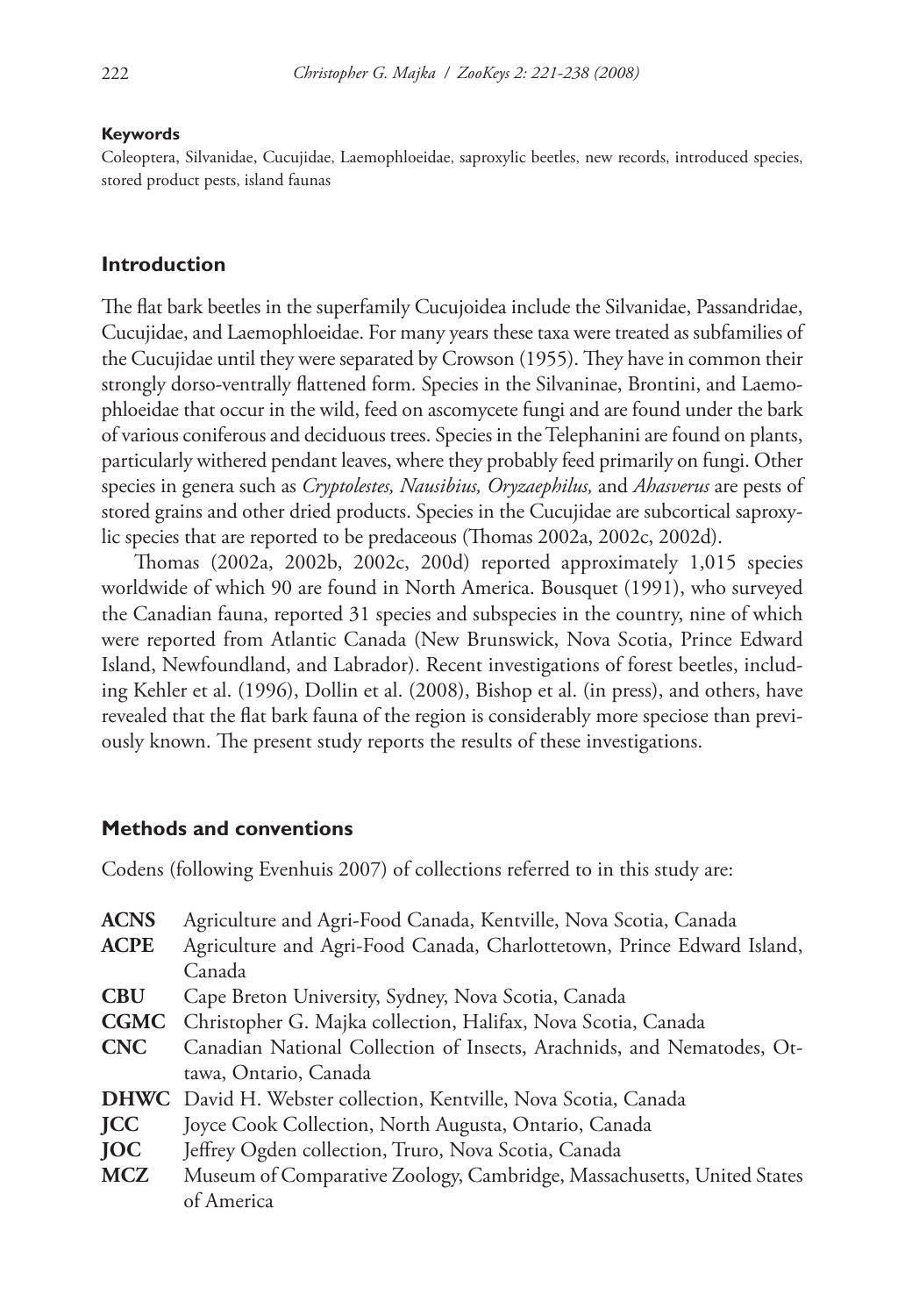| Memorial University of Newfoundland collection, St. John's, Newfound-     |
|---------------------------------------------------------------------------|
| land, Canada (currently on long term loan to the Canadian Forest Service, |
| Edmonton, Alberta)                                                        |
| New Brunswick Museum, Saint John, New Brunswick, Canada                   |
| Nova Scotia Agricultural College, Bible Hill, Nova Scotia, Canada         |
| Nova Scotia Museum, Halifax, Nova Scotia, Canada                          |
| Nova Scotia Department of Natural Resources, Shubenacadie, Nova Scotia,   |
| Canada                                                                    |
| Reginald Webster Collection, Charters Settlement, New Brunswick, Canada   |
| Université de Moncton, Moncton, New Brunswick, Canada                     |
|                                                                           |

The taxonomy and nomenclature follow Thomas (2002a, 2002b, 2002c, 2002d).

# **Results**

Eighteen species of flat bark beetles are now known to occur in Atlantic Canada; 10 in New Brunswick, 17 in Nova Scotia, four on Prince Edward Island, six on insular Newfoundland, and one in Labrador (Table 1). The distribution of all species (native and introduced) found in the wild is shown in Figures 1 and 2. These include eight species in the Silvanidae, two species in the Cucujidae, and eight species in the Laemophloeidae. No species of Passandridae have been found in the region although one, *Catogenus rufus* (Fabricius), does occur in neighbouring Québec. Twenty-three new provincial records are reported and nine species, *Uleiota debilis* (LeConte), *Uleiota dubius* (Fabricius), *Nausibius clavicornis* (Kugelann), *Ahasverus advena* (Waltl), *Cryptolestes pusillus* (Schönherr), *Cryptolestes turcicus* (Grouvelle), *Charaphloeus convexulus* (LeConte), *Charaphloeus* species nr. *adustus*, and *Placonotus zimmermanni* (LeConte) are newly recorded in Atlantic Canada, one of which *C.* sp. nr. *adustus*, is newly recorded in Canada. *Ahasverus longulus* (Blatchley) is removed from the species list of New Brunswick and *Charaphloeus adustus* (LeConte) is removed from the species list of Nova Scotia. One tropical Asian species, *Cryptamorpha desjardinsi*  (Guérin-Méneville), has been intercepted in the region in imported produce, but is not established. Specific details follow.

**Silvanidae Kirby, 1837 Brontinae Erichson, 1845** Brontini Erichson, 1845

*Uleiota debilis* (LeConte, 1854)

**NOVA SCOTIA: Kings Co.:** Kentville, 7.VI.1996, D.H. Webster, on white ash, (1, DHWC); Kentville, 9.VI.1997, D.H. Webster, on honey locust, (1, DHWC);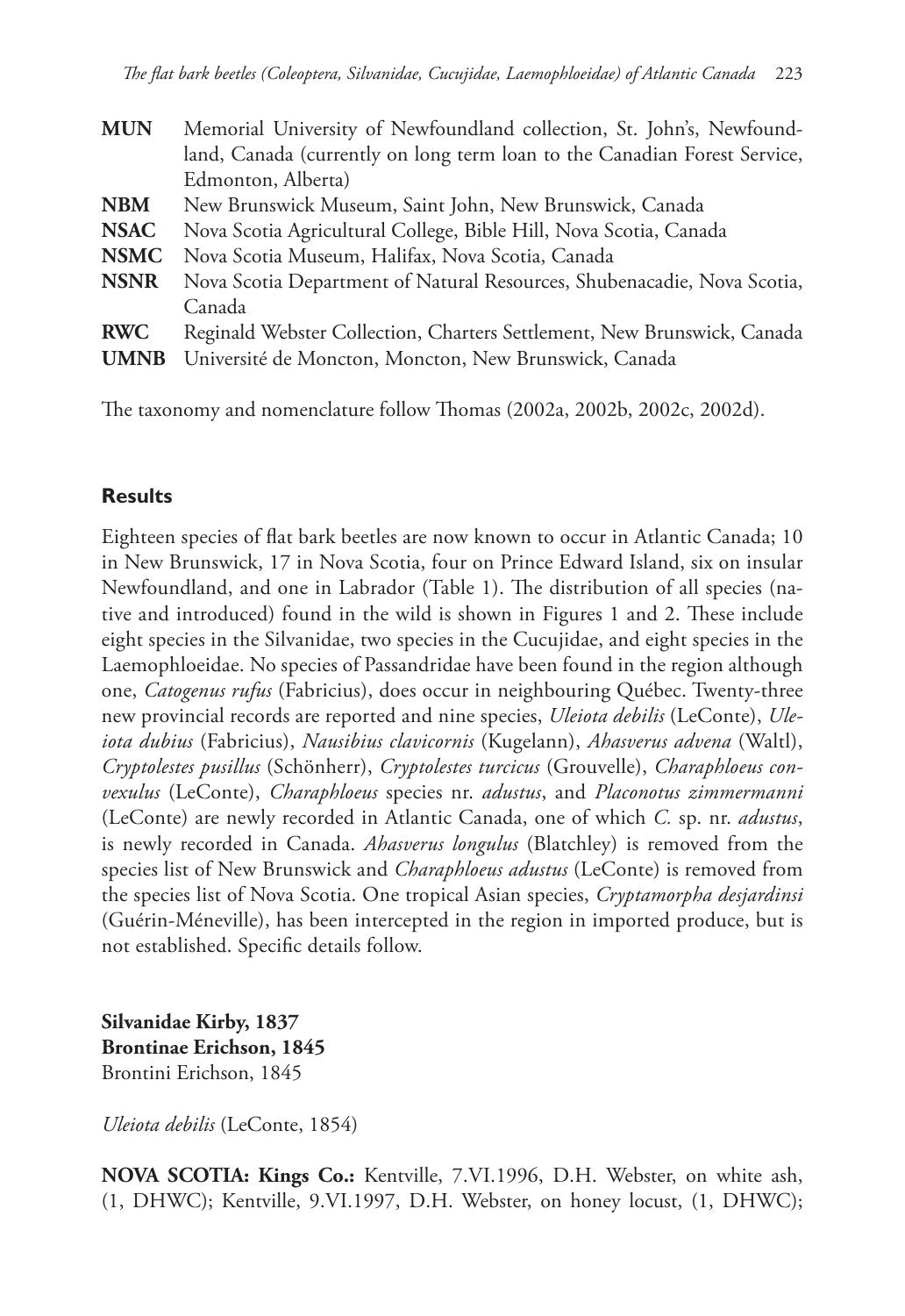Kentville, 22.V.2000, D.H. Webster, woodpile, (1, DHWC); **Lunenburg Co.:** New Ross, 20.VI.2006, M. Reeves, firewood, (1, NSNR).

*Uleiota debilis* is newly recorded in Atlantic Canada (Fig. 1). Species of Brontini are found primarily under bark where both adults and larvae probably feed on ascomycete and other fungi (Thomas 1993, 2002a). In Nova Scotia recorded from white ash (*Fraxinus americana* L., Oleaceae), and honey locust (*Gleditsia triacanthos* L., Caesalpiniaceae).

*Uleiota dubius* (Fabricius, 1801)

**NOVA SCOTIA: Kings Co.:** Kentville, 1.VIII.1998, D.H. Webster, on maple, (2, DHWC); Kentville, VI.2002, C. Sheffield, in house, (1, ACNS); Cambridge Station, 7.V.1977, D.H. Webster, under bark of rotting apple, (1, DHWC).

*Uleiota dubius* is newly recorded in Atlantic Canada (Fig. 1). Species of Brontini are found primarily under bark where both adults and larvae probably feed on ascomycete and other fungi (Thomas 1993, 2002a). Common under bark of hardwoods (Downie and Arnett 1996). In Nova Scotia recorded from maple (*Acer* sp., Aceraceae), and apple (*Pyrus malus* L., Rosaceae).



**Fig. 1.** Distribution of *Silvanus bidentatus, Laemophloeus fasciatus, Uleiota debilis, Uleiota d. dubius, Charaphloeus convexulus,* and *C.* sp. nr. *adustus* in Atlantic Canada.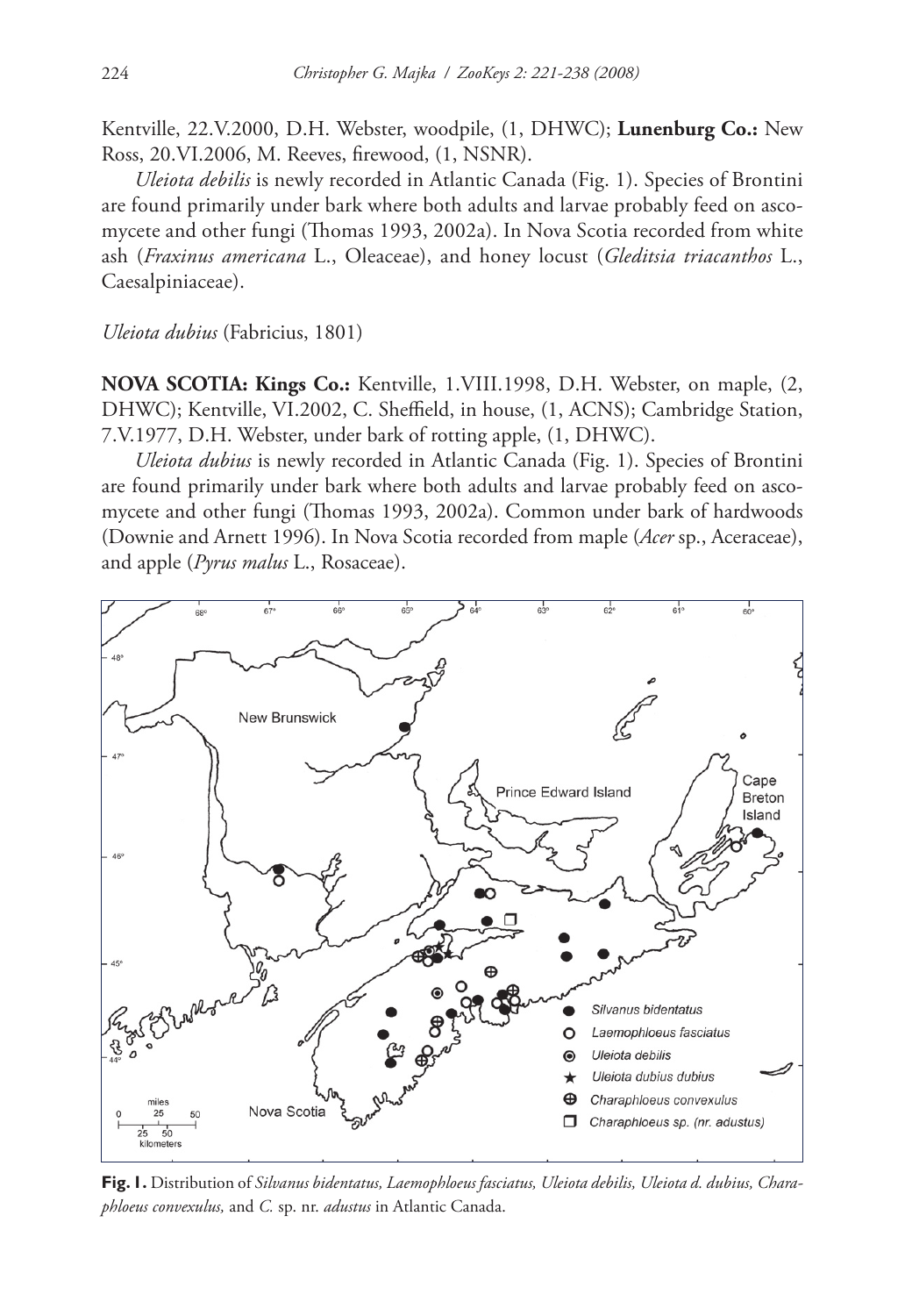# *Dendrophagus cygnaei* Mannerheim, 1846

**NEW BRUNSWICK: Saint John Co.**: Saint John, VI.190?, W. McIntosh, (1, NBM). **NOVA SCOTIA: Antigonish Co.:** Cape George, 5.VII.1993, M. LeBlanc, (1, NSNR); **Cape Breton Co.:** Sydney, 27.IX.1991, C. Billet, (1, CBU); **Colchester Co.:** Nuttby Mt., 18.V.1995, C. Corkum, old deciduous forest, flight-intercept trap, (1, NSMC); **Cumberland Co.:** East Leicester, 3.VI.1995, C. Corkum, old deciduous forest, flight-intercept trap, (1, NSMC); Harrington River, 17.V.1995, 16, VI.1995, C. Corkum, young deciduous forest, flight-intercept trap, (3, NSMC); Moose River, 17.V.1995, C. Corkum, young deciduous forest, flight-intercept trap, (1, NSMC); **Guysborough Co.:** George Lake, 14.v-2.VI.1997, D.J. Bishop, red spruce forest, flight-intercept trap, (1, NSMC); Malay Lake, 14.V-2.VI.1997, 2-15.VI.1997, D.J. Bishop, red spruce forest, flight-intercept trap, (2, NSMC); Melopseketch Lake, 2.VI.1995, C. Corkum, young deciduous forest, flight-intercept trap, (1, NSMC); **Halifax Co.:** Big Indian Lake, 11.VI.2003, P. Dollin, red spruce forest, on bracket fungus, (1, NSMC); **Inverness Co.:** Lake Ainslie, 4.VI.1994, V. Jessome, (1, CBU); **Pictou Co.:** Lorne, 1.VI.1995, C. Corkum, old coniferous forest, flight-intercept trap, (1, NSMC); **Queens Co.:** Butler Rd. 21.V.2004, P. Colp, (1, NSNR); Sixth Lake, 19.V.2003, P. Dollin, old growth hemlock forest, (1, NSMC).

*Dendrophagus cygnaei* is newly recorded in New Brunswick and Nova Scotia (Fig. 2). It was recorded from Newfoundland by Bousquet (1991). Species of Brontini are found primarily under bark where both adults and larvae probably feed on ascomycete and other fungi (Thomas 1993, 2002a). In Nova Scotia recorded from a wide variety of coniferous and deciduous forests.

# **Telephanini LeConte, 1861**

*Cryptamorpha desjardinsi* (Guérin-Méneville, 1844)

**NOVA SCOTIA: Kings Co.:** Kentville, 22.III.2002, D.H. Webster, in imported bok choy, (1, DHWC).

In Nova Scotia *Cryptamorpha desjardinsi* was intercepted in bok choy, probably imported from the United States. There is no evidence that the species is established. This species is native to tropical Asia and is now established in Florida and Alabama in the United States (Thomas 1993, 2002a). It is associated with plant molds and is found in sugarcane sheathes, on palmettos, on bananas, pineapples, and similar plants. Adults and larvae feed on sugarcane smut, *Ustilago scitaminea* Syd. (Thomas 1993).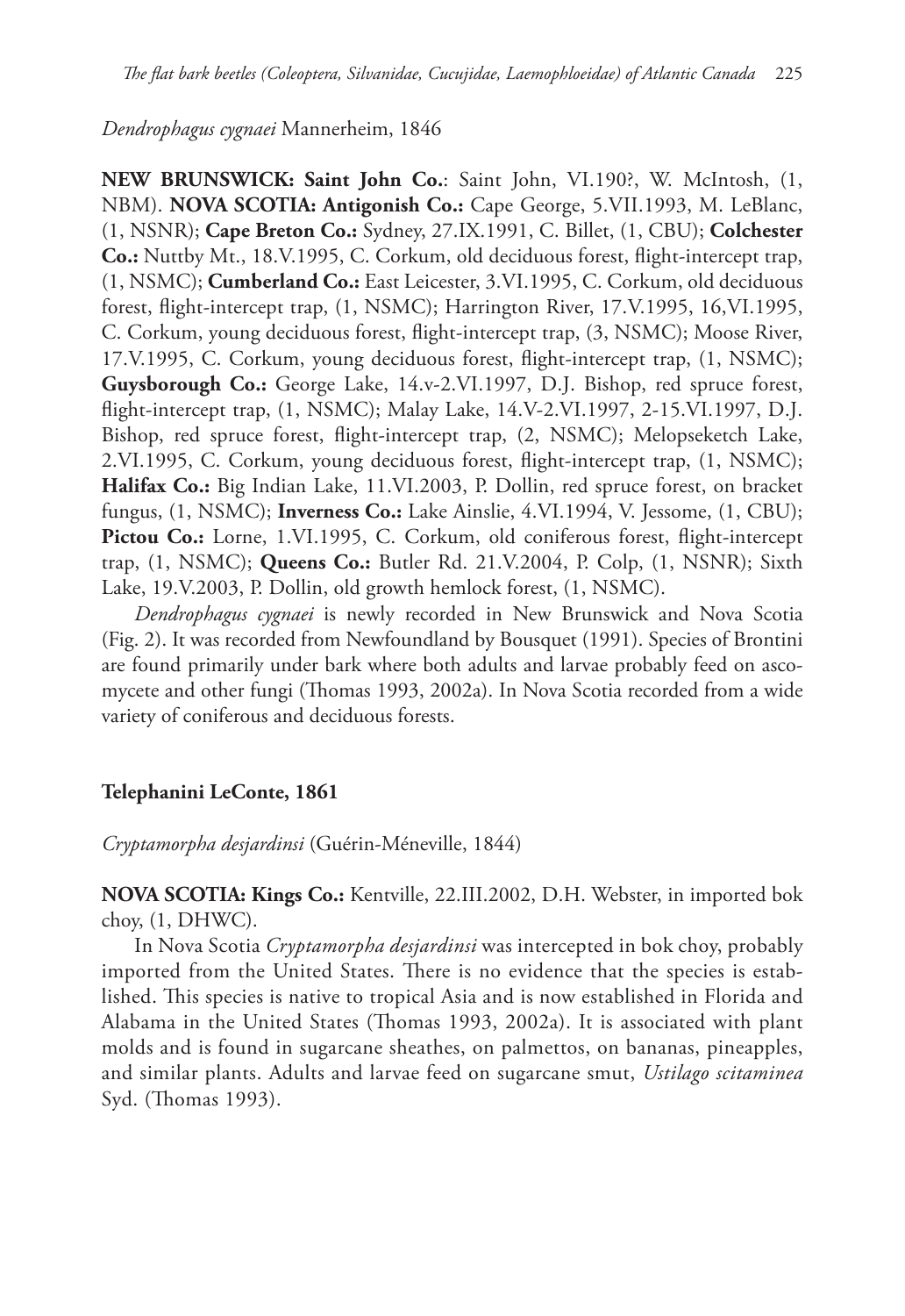#### **Silvaninae, Kirby, 1837**

*Nausibius clavicornis* (Kugelann, 1794)

**NEW BRUNSWICK: Saint John Co.:** Saint John, 9.VII.1902, 8.VII.1903, W. McIntosh, (2, NBM). **NOVA SCOTIA: Lunenburg Co.:** Chester, 17.VII.1968, B. Wright, (1, NSMC).

*Nausibius clavicornis* is newly recorded in Atlantic Canada. Originally a Neotropical species it is now cosmopolitan. Originally subcorticolous (and also reported from old bees' nests) in the field, it is now a pest of stored products, particularly raw or yellow-crystal sugar. It has also been reported from rice, dried apples, ginger, and cassia (Thomas 1993).

*Oryzaephilus mercator* (Fauvel, 1889)

**PRINCE EDWARD ISLAND: Queens Co.:** Charlottetown, 23.IV.1985, L.S. Thompson, in house,  $(3, ACPE)$ .

*Oryzaephilus mercator* is newly recorded in Prince Edward Island. It was reported from New Brunswick, Nova Scotia, and insular Newfoundland by Bousquet (1991). This cosmopolitan species is one of the most common household pests in Canada.



**Fig. 2.** Distribution of *Dendrophagus cygnaei, Cucujus c. clavipes, Pediacus fuscus*, *Laemophloeus biguttatus,* and *Placonotus zimmermanni* in Atlantic Canada. Inset map shows records from Labrador.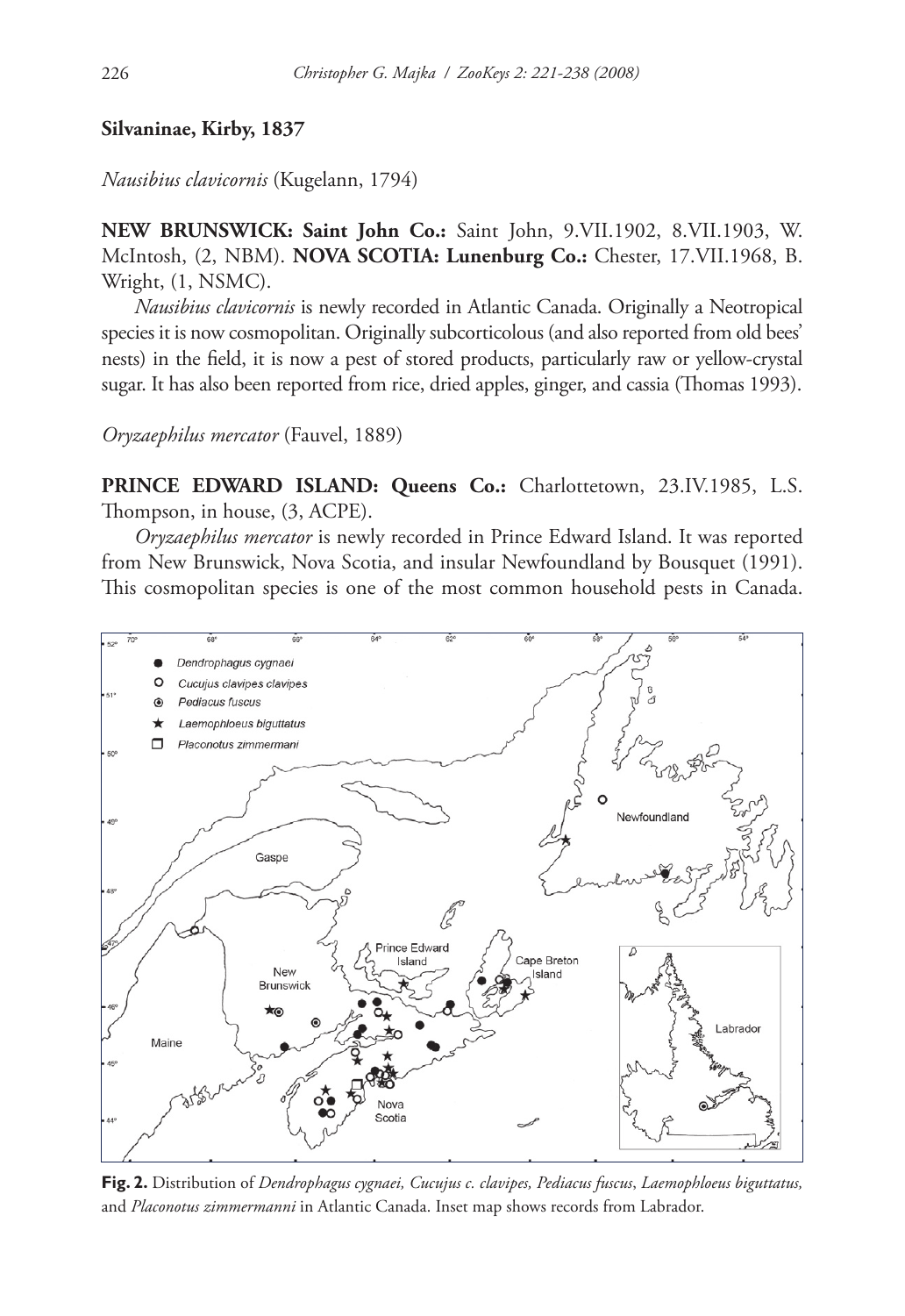Adults and larvae feed primarily on cereal products, particularly oatmeal, bran, shelled sunflower seeds, rolled oats, and brown rice (Bousquet 1990).

# *Oryzaephilus surinamensi*s (Linnaeus, 1758)

**NEW BRUNSWICK: Saint John Co.:** Saint John, 5.IX.1902, IX.190?, W. McIntosh, (2, NBM). **NEWFOUNDLAND:** Ferryland (Prévost and Bain 2007). **NOVA SCOTIA: Inverness Co.:** Cheticamp, 11.III.2005, H. David, in house, (1, NSMC); **Kings Co.:** Kentville, 29.IX.1960, Mrs. W.R.C., (12, NSAC); Wolfville, 19.III.1960, H.T. Stultz, storage room, (1, ACNS); **Lunenburg Co.:** Bridgewater, 29.VII.2002, V. Oakley, stored food, (6, NSNR); **Pictou Co.:** Lyons Brook, 23.IV.1996, E. Georgeson, stored grains, (1, NSNR).

*Oryzaephilus surinamensi*s is newly recorded in New Brunswick and Nova Scotia. The records from Newfoundland (Prévost and Bain 2007) are from archeological excavations of a latrine from deposits dated from approximately 1620. This cosmopolitan species is a serious pest of stored grain found primarily in granaries, grain elevators, and flour mills. Adults and larvae attack both damaged grain and processed cereals (Bousquet 1990). It is also found on dried fruit, copra, nuts, and carob (Thomas 1993). Unlike *O. mercator*, it can survive Canadian winter conditions in unheated premises (Bousquet 1990).

*Silvanus bidentatus* (Fabricius, 1792)

**NOVA SCOTIA: Annapolis Co.:** Durland Lake, 21.VI.2003, P. Dollin, eastern hemlock/balsam fir/black spruce forest, (1, NSMC); Cape Breton Co.: New Waterford, 16.IX.1993, T.N. Kanne, (1, CBU); Colchester Co.: 3.VI.1995, C. Corkum, old deciduous forest, flight-intercept trap, (1, NSMC); **Cumberland Co.:** Diligent River, 27.VII.1988, E. Georgeson, UV light trap, (1, NSMC); Oxford, 9.VIII.1988, E. Georgeson, UV light trap, (1, NSMC); **Guysborough Co.:** Malay Lake, 2-15. VI.1997, D.J. Bishop, red spruce forest, flight-intercept trap, (1, NSMC); Trafalgar, 19.VII.1992, S. and J. Peck, car net, (1, JCC); **Halifax Co.:** Abraham's Lake, 2-15. VI.1997, 15-30.VI.1997, 1-16.VII.1997, D.J. Bishop, old-growth red spruce forest, flight-intercept trap, (4, NSMC); Bedford, 22.VIII.1988, B. Pothier, (1, NSMC); Big St. Margaret's Bay, 15-30.VI.1997, D.J. Bishop, old-growth red spruce forest, flight-intercept trap,  $(1, NSMC)$ ; Halifax, 29.VII.1991, R. Stuart,  $(12, NSMC)$ ; Point Pleasant Park, 1.IX.2000, 9.IX.2000, 10.VIII.2001, 2.VI.2002, 9.VI.2002, 18.VI.2002, 22.IX.2002, coniferous forest, under bark of *Picea rubens* and *Pinus strobus*, (14, CGMC); **Kings Co.:** Kentville, 1.VIII.1998, D.H. Webster, on maple, (2, DHWC); Lunenburg Co.: Chester, 6.VI.1968, 8.VI.1968, B. Wright, (2, NSMC); **Pictou Co.:** Marshy Hope, 23.VI.1994, M. LeBlanc, (1, JOC); Marshy Hope, 9.VI.1995, M. LeBlanc, (1, NSNR); **Queens Co.:** Kejimkujik National Park, 16.VI.2004, M. LeBlanc, flight-intercept trap, (1, NSNR); Sixth Lake, 18.VI.2003, P. Dollin, old-growth hemlock forest, on red spruce log, (1, NSMC).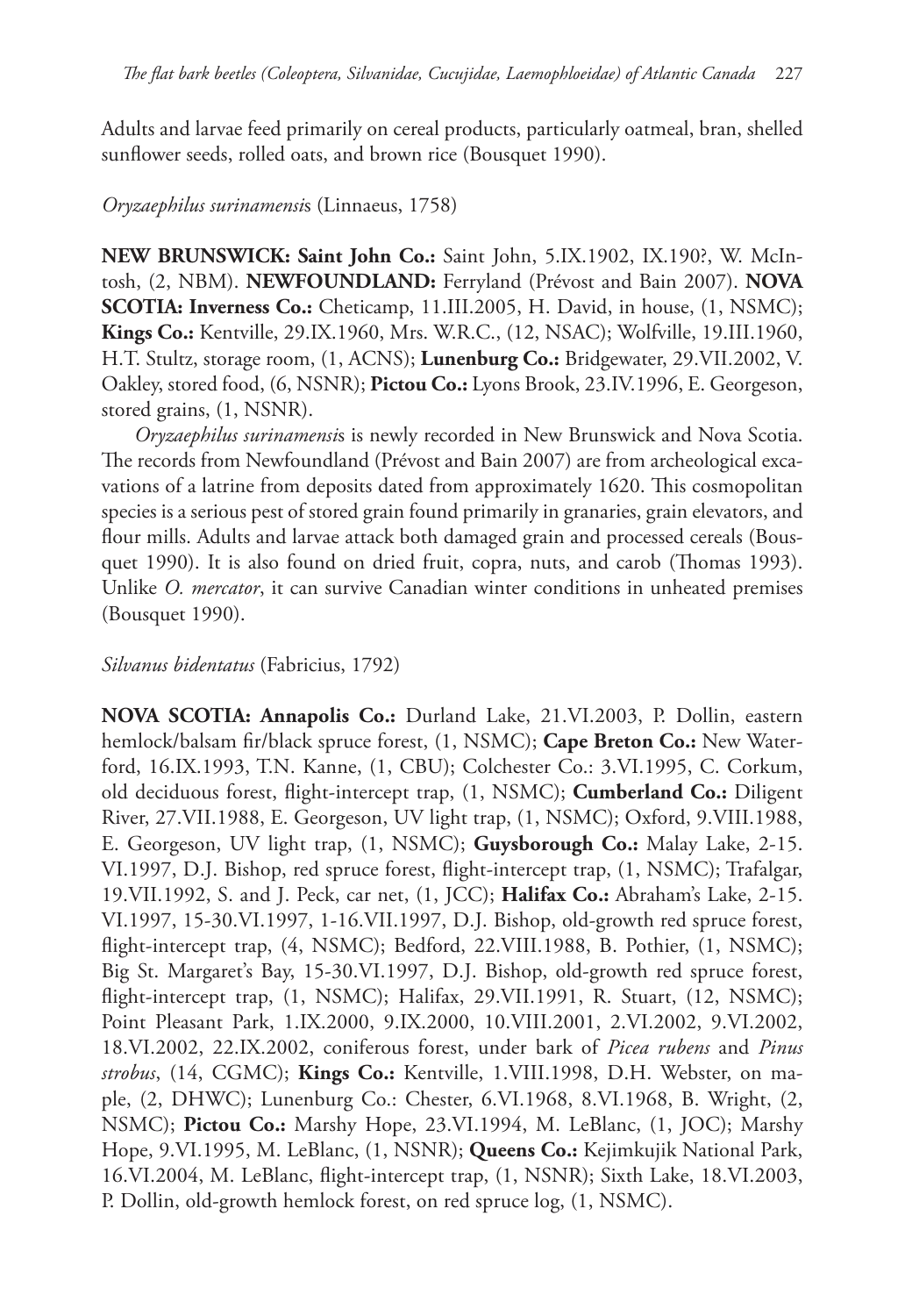This introduced Palearctic species is newly recorded in Nova Scotia (Fig. 1). Bousquet (1991) reported it from New Brunswick. Species of *Silvanus* are found under the bark of logs and dead trees where they are at least partly fungivorous (Thomas 1993). In Nova Scotia they have most frequently been found in coniferous forests, under the bark of red spruce (*Picea rubens* Sarg.) and white pine (*Pinus strobu*s L.) (Pinaceae) and on maple (*Acer* sp.).

#### *Ahasverus advena* (Waltl, 1832)

**NOVA SCOTIA: Halifax Co.:** Halifax, 14.IX.1992, C. Stevens, (8, NSMC); Halifax, 13.XI.1986, D. McCarthy, (2, NSMC); Halifax, 1.IX.1989, R. White, (1, NSMC); Halifax, 12.I.1990, collector not recorded, (1, NSMC); Halifax, 9.VII.1991, K. Anthony, (4, NSMC); **Kings Co.:** Kentville, 10.VIII.2005, D.H. Webster, compost heap, on moldy corncobs, (1, DHWC); locality and collector not recorded, (8, NSAC). **PRINCE EDWARD ISLAND: Queens Co.:** Charlottetown, IX.1984, L.S. Thompson,  $(1, ACPE)$ .

*Ahasverus advena* is newly recorded in Atlantic Canada. This is a cosmopolitan species that feeds on surface molds such as *Penicillium glaucoma* and *Aspergillus* sp. It has been associated with moldy copra, lima beans, pigeon peas, stored grain, fruit, nuts, corn, dried pears, cereals, on damp flour, rice, figs, and apples, in coffee beans, moldy grass, on cured ham and stored oats and decaying soybeans (Thomas 1993).

*Ahasverus longulus* (Blatchley, 1910)

No voucher specimens were found in any collection examined and there are no published records of the species from New Brunswick. It was included in Bousquet's (1991) checklist, but it was not recorded from there by Thomas (1993) and M. Thomas (pers. comm.) has no records of the species occurring there. Consequently this species is removed from the faunal list of New Brunswick.

# **Cucujidae Latreille, 1802**

*Cucujus clavipes clavipes* Fabricius, 1781

**NEW BRUNSWICK: Madawaska Co.:** Caron Brook, 10.IX.1999, P. Godin, (1, UMNB); Caron Brook, 11.IX.1999, S. Cormier, (1, UMNB).

*Cucujus c. clavipes* is newly recorded in New Brunswick. It was recorded from Nova Scotia and insular Newfoundland by Bousquet (1991) (Fig. 2). Adults and larvae are found under the bark of dead trees. Larvae are apparently predaceous  $(Thomas 2002c).$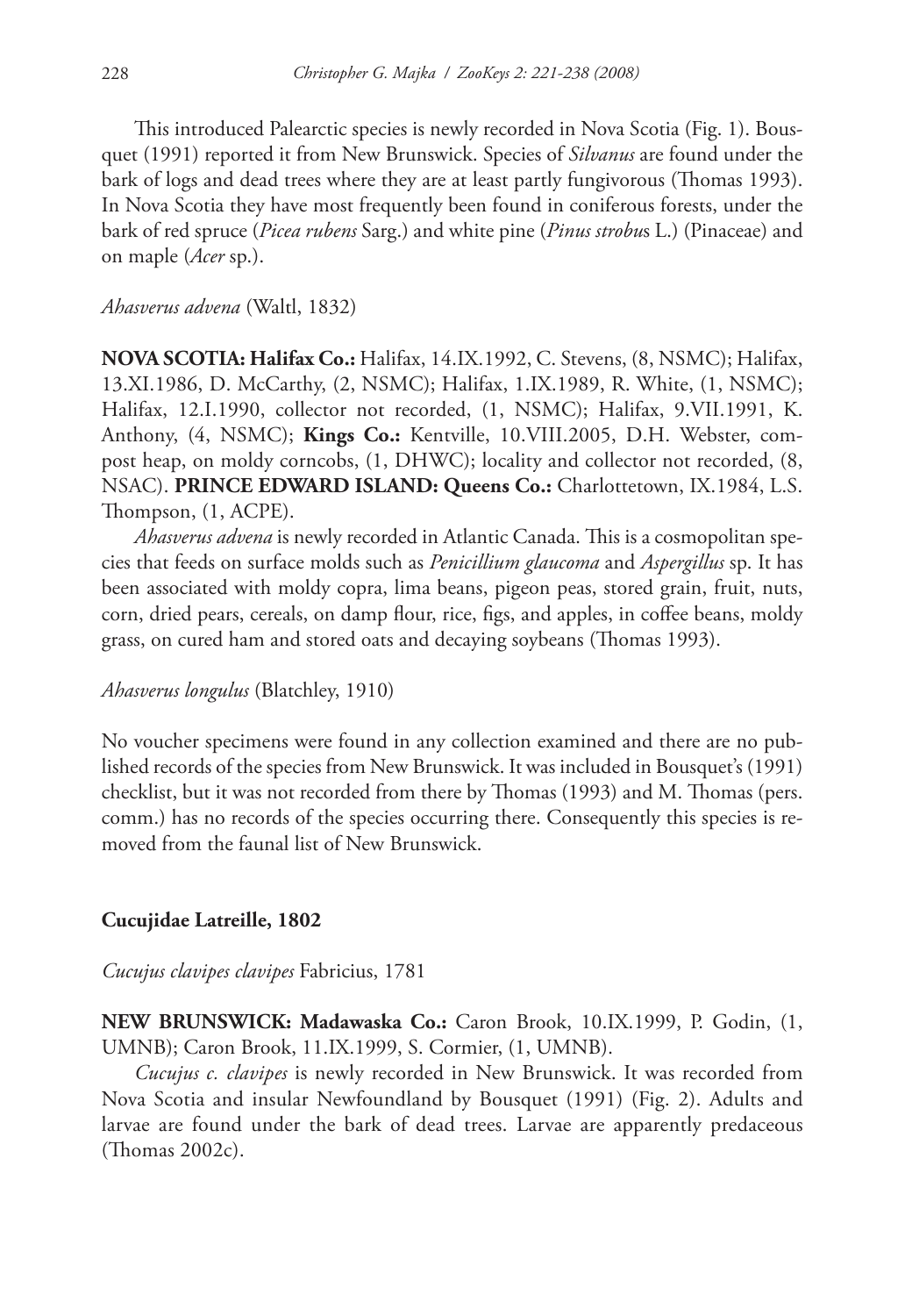*Pediacus fuscus* Erichson, 1845

This Holarctic species was recorded from both New Brunswick and Labrador by Bousquet (1991) (Fig. 2). In the Old World the species is found in Estonia, Finland, Latvia, Sweden, northern Russia, and Siberia (Slipinski 2007). In North America they have been recorded from Alaska, the Northwest Territories and British Columbia east across Canada to Labrador and in the United States from Colorado, Maine, Michigan, New Hampshire, and Wisconsin (Thomas 2004). Species in the genus *Pediacus* are predominantly found under the bark of dead conifers (Thomas 2004). In Latvia several specimens were collected under the bark of Scotch pine (*Pinus sylvestris* L., Pinaceae) (Telnov et al. 2007; D. Telnov pers. comm.).

# **Laemophloeidae Ganglbauer, 1899 Laemophloeinae Ganglbauer, 1899**

*Cryptolestes ferrugineus* (Stephens, 1831)

**NOVA SCOTIA: Colchester Co.:** Truro, 15.II.1973, G. Townsend, (4, NSAC); **Halifax Co.:** Halifax, 4.XII.1989, (1, NSMC); Halifax, 1.XII.1999, R. White, grain elevators, (6, NSMC); locality not recorded, 27.VI.1973, collector not recorded, (25, NSAC). **PRINCE EDWARD ISLAND: Queens Co.:** Charlottetown, 16.IV.1985, J. Lund, in barley, (2, ACPE); Charlottetown, VIII.1992, J.G. Stewart, grain bin, (3, ACPE).

*Cryptolestes ferrugineus* is newly recorded in Nova Scotia and Prince Edward Island. It was reported from Newfoundland by Bousquet (1991). This cosmopolitan species is a serious pest of stored grain in Canada where it is found mainly in granaries, grain elevators, and mills (Bousquet 1990).

*Cryptolestes pusillus* (Schönherr, 1817)

**NEW BRUNSWICK: Albert Co.:** Mary's Point, 19.X.1988, D.S. Christie, (1, NBM); **NOVA SCOTIA: Colchester Co.:** Bible Hill, 1.V.1996, J. Ogden, (12, NSNR, JOC); **Halifax Co.:** Halifax, 2.XI.1989, 1.XII.1999, 10.XII.1999, R. White, (21, NSMC); **Pictou Co.:** Lyons Brook, 23.IV.1996, E. Georgeson, (1, NSNR).

*Cryptolestes pusillus* is newly recorded in Atlantic Canada. This cosmopolitan species is found mainly in grain elevators and flour mills where it feeds on damaged grain, preferably wheat (Bousquet 1990).

*Cryptolestes turcicus* (Grouvelle, 1876)

**NOVA SCOTIA: Halifax Co.:** Dartmouth, 25.XI.1986, D.S. Davies, (17, NSMC); Halifax, 15.IX.2004, K. Batherson, flour warehouse, (5, NSMC).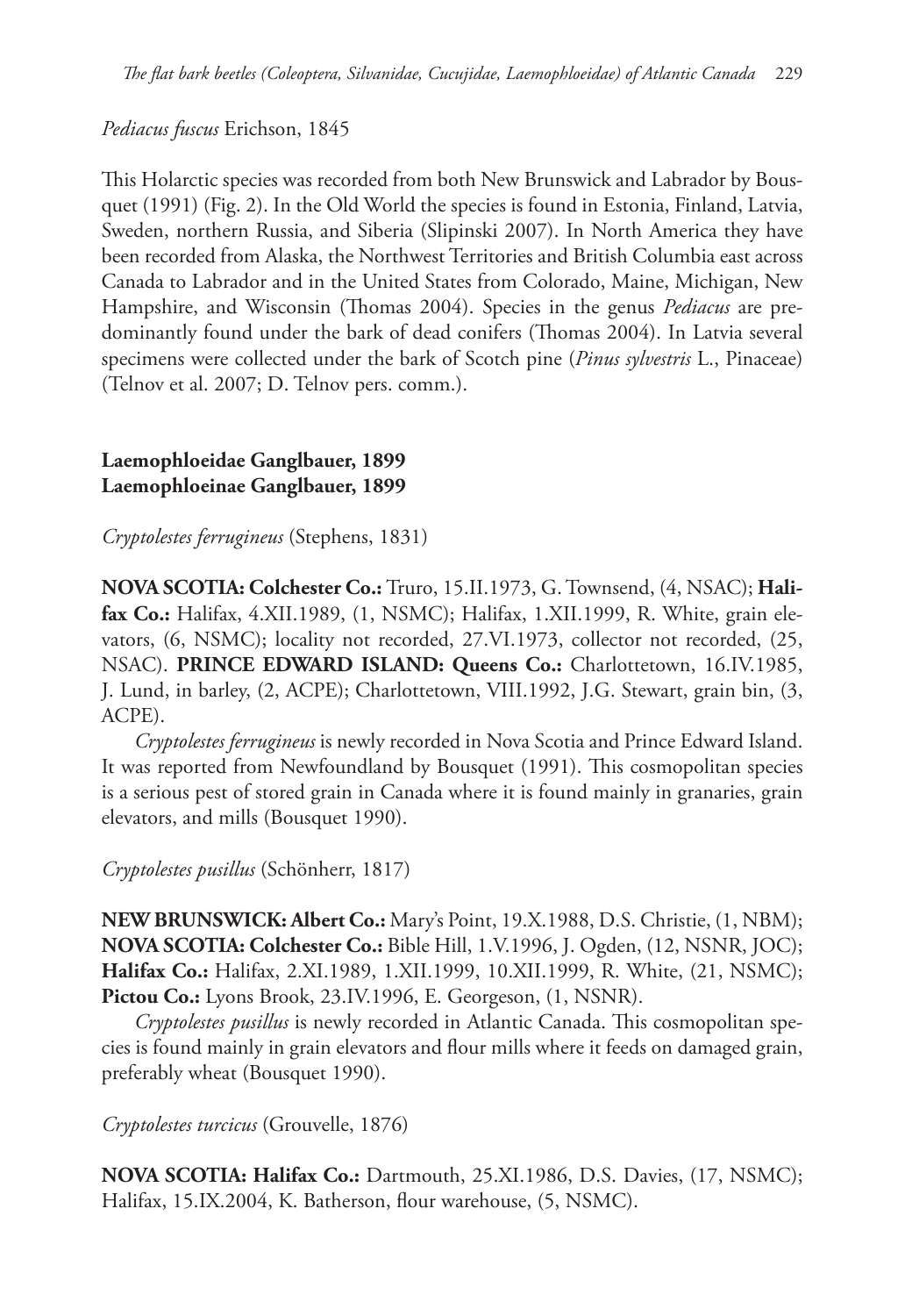*Cryptolestes turcicus* is newly recorded in Atlantic Canada. This cosmopolitan species is found in feed and flour mills, grain elevators, and warehouses where it feeds on fungi growing on damaged grains (Bousquet 1990).

# *Laemophloeus biguttatus* (Say, 1825)

*Laemophloeus biguttatus* is widely distributed in New Brunswick, Newfoundland, Nova Scotia, and Prince Edward Island (Bousquet 1991) (Fig. 2). They are found under the bark of trees where they feed on ascomycete fungi such as *Hypoxylon* prob. *atropunctatum* (Schweinitz ex Fries) Cooke (Thomas 1993). In Nova Scotia it has been collected in coniferous and mixed forests on both red maple (*Acer rubrum* L., Aceraceae) and red oak (*Quercus rubra* L., Fagaceae).

# *Laemophloeus fasciatus* Melsheimer, 1846

**NEW BRUNSWICK: York Co.:** New Maryland, 20.VI.2003, R.P. Webster, mixed forest, at light, (1, RWC). **NOVA SCOTIA: Cape Breton Co.:** George's River, 15.VI.2000, D.B. McCorquodale, (1, CBU); **Cumberland Co.:** Oxford, 14.VI.1988, 17.VI.1988, 7.VII.1988, 19.IX.1988, E. Georgeson, UV light rap, (4, NSMC); **Halifax Co.:** Dartmouth, 29.VIII.1990, S. Marr, (1, NSMC); Halifax, 24.IX.1991, E. Boutilier, (3, NSMC); Halifax, 3.X.1991, S. Harrie, (1, NSMC); Hubbards, 3.X.1989, J. Barkhouse, (1, NSMC); **Hants Co.:** Panuke Lake, 2-15.VI.1997, D.J. Bishop, old growth eastern hemlock-red spruce forest, flight-intercept trap, (1, NSMC); **Kings Co.:** Kentville, 3.VIII.1998, D.H. Webster, on basswood, (1, DHWC); **Lunenburg Co.:** 19.VI.1965, B. Wright, (1, NSMC); **Queens Co.:** Medway River, 13.VII.1993, J. & T. Cook, car net, (2, JCC).

*Laemophloeus fasciatus* is newly recorded in Atlantic Canada (Fig. 1). It is found under bark (Thomas 1993). In Atlantic Canada it has been collected in coniferous and mixed forests and has been found on basswood (*Tilia europea* L., Tiliaceae).

# *Charaphloeus adustus* (LeConte, 1854)

*Charaphloeus adustus* was reported from Nova Scotia by Bousquet (1991). Subsequent examination of the specimen in the CNC has established that it is actually *C. convexulus*. Consequently this species is removed from the faunal list of Nova Scotia.

*Charaphloeus convexulus* (LeConte, 1879)

**NOVA SCOTIA: Halifax Co.**: Halifax, VI.1897, J.D. Evans, Evans (1899); Waverley, 14.V.1965, B. Wright, window trap in red oak, (1, NSMC); **Hants Co.:** Mount Uniake, 16.VI.1947, W.J. Brown, (1, CNC); **Kings Co.:** Aldershot, 15.V.1950, H.T. Stultz, (1, ACNS); **Lunenburg Co.:** Bridgewater, 12.V.1965, 27.V.1965, 19.VI.1965, 30.VI.1965, 16-19.V.1965, 10-14.V.1965, B. Wright, window trap in red oak, (6, NSMC); **Queens Co.:** Medway River, 13.VII.1993, J. and T. Cook, car net, (1, JCC).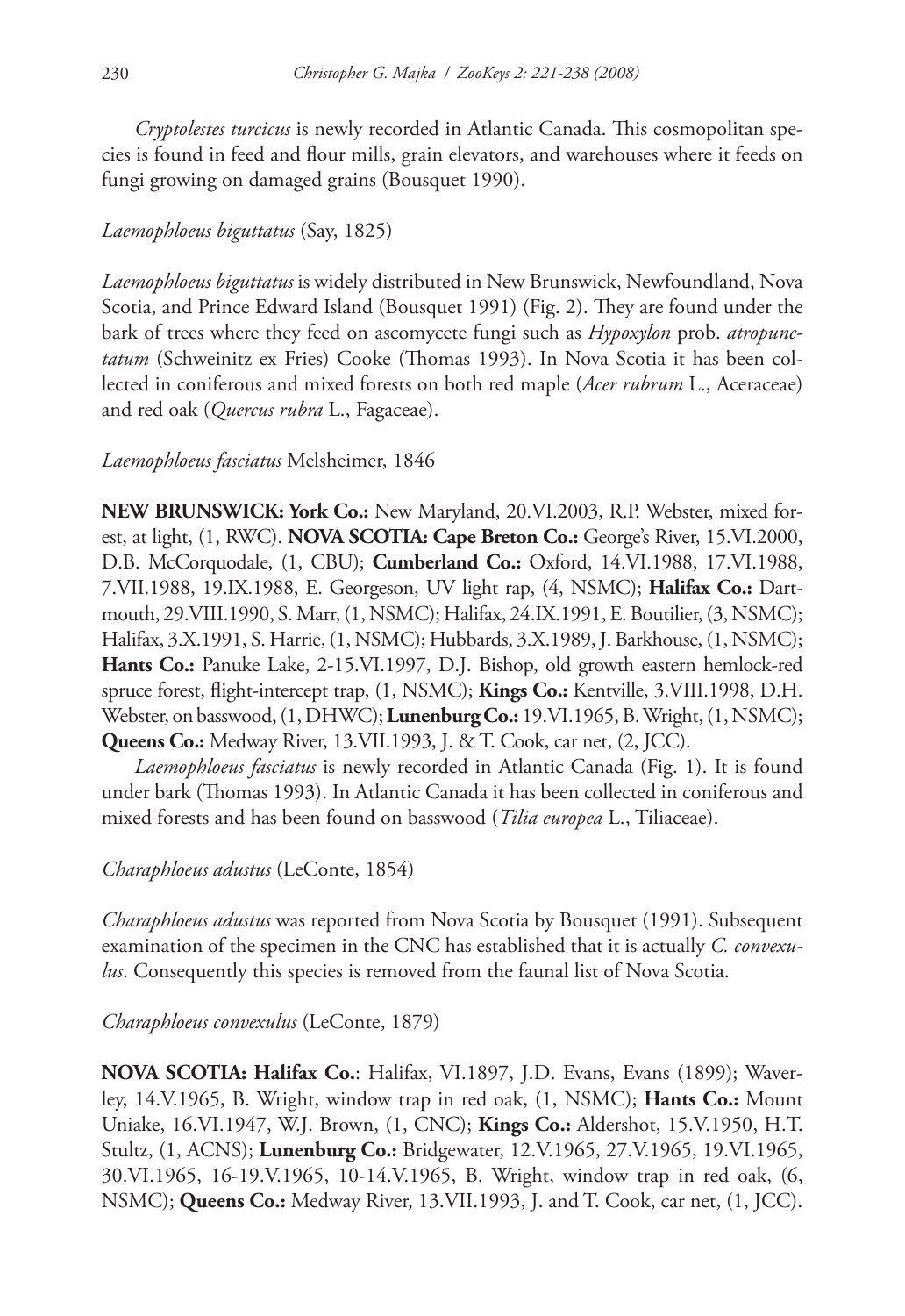*Charaphloeus convexulus* is newly recorded in Atlantic Canada (Fig. 1). Although species was originally reported from Halifax, Nova Scotia by Evans (1899), subsequent authors have overlooked this early record. Found under bark (Thomas 1993).

*Charaphloeus* undescribed species (nr. *adustus*)

### **NOVA SCOTIA: Colchester Co.:** Debert, 25.VII.1996, J. Ogden, (1, NSNR).

This undescribed species is newly recorded in Canada (Fig. 1). Blatchley (1910) reported this species on beech (*Fagus grandifolia* Ehrh., Fagaceae) logs (Thomas 1993). This undescribed species can be identified with the keys in Downie and Arnett (1996: 1001).

*Placonotus zimmermanni* (LeConte, 1854)

**NOVA SCOTIA: Lunenburg Co.:** 30.VI.1965, B. Wright, red oak, window trap, (1, NSMC).

*Placonotus zimmermanni* is newly recorded in Atlantic Canada (Fig. 2). Thomas (1993) collected this species under the bark of dead hardwoods, especially oaks (*Quercus* spp.) on or near ascomycete fungi. In Nova Scotia it was collected on red oak (*Quercus rubra*).

# **Discussion**

Of the 18 species recorded in the region, eight are adventive cosmopolitan species introduced to the region and North America. Ten are native Nearctic species, and one, *Pediacus fuscus*, is Holarctic. All the introduced species except for *Silvanus bidentatus* (a saproxylic species) are found on various stored products, whereas all the native species are saproxylic (Table 1). One tropical Asian species, *Cryptamorpha desjardinsi*, has been intercepted in imported produce, but is not established here.

Even with the substantial increases in the known fauna of the region (nine new species and 23 new provincial records) it is probable, given the relatively modest collecting effort devoted to this group of beetles in Atlantic Canada, that more species remain to be found. Six additional species have been recorded in Québec and two others in Maine (Bousquet 1991; Chandler 2001), all of which could potentially occur in Atlantic Canada. Although *Ahasverus longulus* has been removed from the New Brunswick faunal list, it has been recorded in Québec and should be looked for in the region.

A substantial proportion of species (44%) are introduced, similar to the 46% of non-native Bostrichiformia (Derodontidae, Dermestidae, Bostrichidae, and Anobiidae) in the Maritime Provinces (New Brunswick, Nova Scotia, and Prince Edward Island) (Majka 2007a). This is almost triple the proportion  $(15.3%)$  of introduced Coleoptera in the region overall (C.G. Majka, unpublished data). Seven of these eight species are synanthropic, associated with various dried, stored products. The earliest North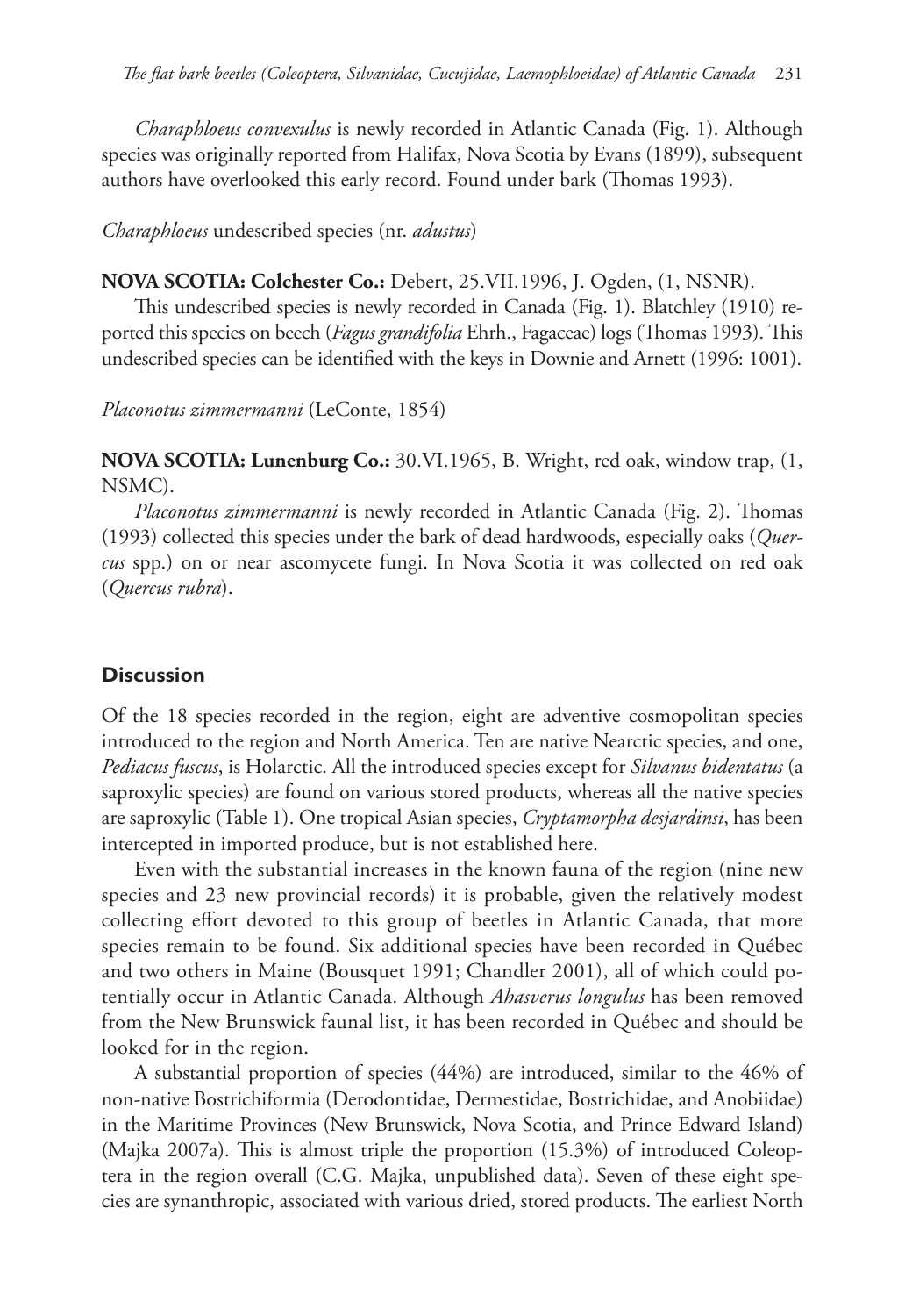|                                     |                |                |                |              |              | NB NS PE NF LB Bio- | <b>Regional Distribution</b> |
|-------------------------------------|----------------|----------------|----------------|--------------|--------------|---------------------|------------------------------|
|                                     |                |                |                |              |              | nomics              |                              |
| <b>SILVANIDAE</b>                   |                |                |                |              |              |                     |                              |
| <b>Brontinae</b>                    |                |                |                |              |              |                     |                              |
| Uleiota debilis (LeConte)           |                | $\mathfrak{2}$ |                |              |              | SX                  | ME, NH, NS, NY, ON,          |
|                                     |                |                |                |              |              |                     | QC, RI                       |
| Uleiota dubius (Fabricius)          |                | 1              |                |              |              | SX                  | NH, NS, NY, ON, QC, RI       |
| Dendrophagus cygnaei                | 1              | 9              |                | $\mathbf{1}$ |              | SX                  | ME, NB, NF, NH, NS,          |
| Mannerheim                          |                |                |                |              |              |                     | NY, ON, QC                   |
| Silvaninae                          |                |                |                |              |              |                     |                              |
| Nausibius clavicornis (Kugelann) †  | 1              | 1              |                |              |              | <b>SP</b>           | NB, NS, ON, QC               |
| Oryzaephilus mercator               | 2              | 6              | $\mathbf{1}$   | $\mathbf{1}$ |              | <b>SP</b>           | ME, NB, NF, NH, NS,          |
| (Fauvel) †                          |                |                |                |              |              |                     | ON, PE, QC                   |
| Oryzaephilus surinamensis           | 1              | $\overline{4}$ |                | $\mathbf 1$  |              | <b>SP</b>           | MA, ME, NB, NF, NH,          |
| (Linnaeus) †                        |                |                |                |              |              |                     | NS, ON, QC, RI               |
| Silvanus bidentatus                 | $\mathfrak{2}$ | 10             |                |              |              | SX                  | ME, NB, NF, NH, NS,          |
| (Fabricius) †                       |                |                |                |              |              |                     | NY, ON, QC, RI               |
| Ahasverus advena (Waltl) †          |                | 2              | $\mathbf{1}$   |              |              | SP                  | MA, ME, NH, NS, ON,          |
|                                     |                |                |                |              |              |                     | PE, QC                       |
| <b>CUCUJIDAE</b>                    |                |                |                |              |              |                     |                              |
| Cucujus clavipes clavipes Fabricius | $\mathbf{1}$   | 8              |                | $\mathbf{1}$ |              | SX                  | MA, ME, NB, NF, NH,          |
|                                     |                |                |                |              |              |                     | NS, ON, QC, RI               |
| Pediacus fuscus Erichson *          | 2              |                |                |              | 1            | SX                  | LB, ME, NB, ON, QC           |
| <b>LAEMOPHLOEIDAE</b>               |                |                |                |              |              |                     |                              |
| Laemophloeinae                      |                |                |                |              |              |                     |                              |
| Cryptolestes ferrugineus Stephens † |                | 2              | 1              | 1            |              | <b>SP</b>           | NF, NS, ON, QC, PE           |
| Cryptolestes pusillus (Schönherr) † | 1              | 3              |                |              |              | <b>SP</b>           | ME, NB, NF, NS, ON, QC       |
| Cryptolestes turcicus (Grouvelle) † |                | 1              |                |              |              | <b>SP</b>           | NH, NS, ON, QC               |
| Laemophloeus biguttatus (Say)       | $\mathbf{1}$   | $\overline{7}$ | $\,1$          | $\mathbf{1}$ |              | <b>SX</b>           | MA, ME, NB, NF, NH,          |
|                                     |                |                |                |              |              |                     | NS, NY, ON, QC, PE, RI       |
| Laemophloeus fasciatus              | $\mathbf{1}$   | 7              |                |              |              | <b>SX</b>           | MA, ME, NB, NH, NS,          |
| Melsheimer                          |                |                |                |              |              |                     | NY, ON, QC, RI               |
| Charaphloeus convexulus             |                | 5              |                |              |              | SX                  | MA, ME, NH, NS, NY,          |
| (LeConte)                           |                |                |                |              |              |                     | ON, RI                       |
| Charaphloeus undescribed species    |                | 1              |                |              |              | SX                  | ME, NH, NS                   |
| Placonotus zimmermanni              |                | 1              |                |              |              | SX                  | ME, NS, NY, ON, QC,          |
| (LeConte)                           |                |                |                |              |              |                     | RI, VT                       |
| Total counties                      |                | 13 69          | 4              | 6            | $\,1$        |                     |                              |
| Total species                       |                | 17             | $\overline{4}$ | 6            | $\mathbf{1}$ |                     |                              |
| <b>Intercepted Silvanidae</b>       |                |                |                |              |              |                     |                              |
| Cryptamorpha desjardinsi (Guérin-   |                |                | $\mathbf{1}$   |              |              |                     | NH, NS, NY                   |
| Méneville) §                        |                |                |                |              |              |                     |                              |

Table 1. The number of county records of Silvanidae, Cucujidae, and Laemophloeidae in Atlantic Canada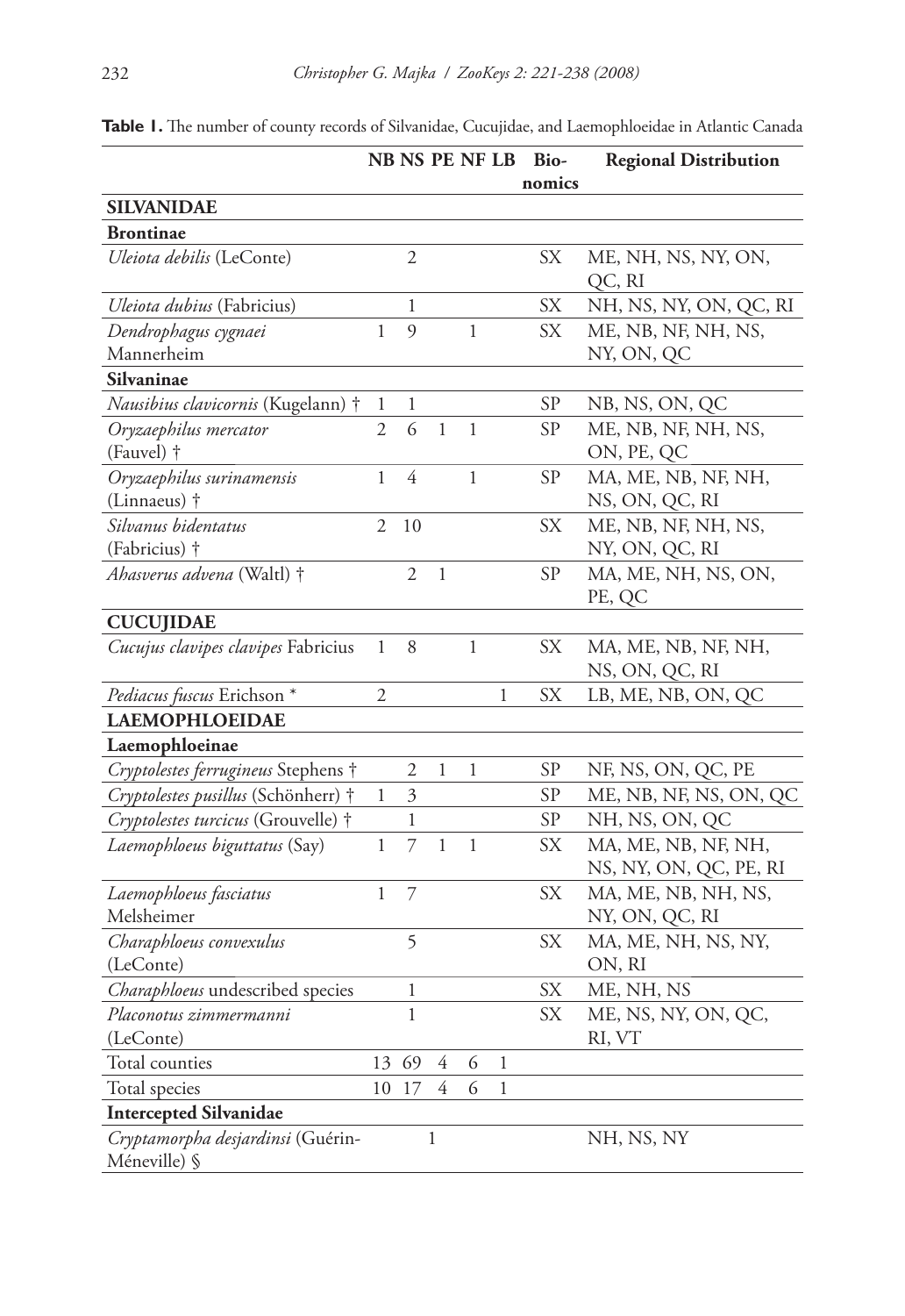**Notes:** NB, New Brunswick; NS, Nova Scotia; PE, Prince Edward Island; NF, insular Newfoundland; LB, Labrador. Numbers indicate the number of county records. There are 15 counties in New Brunswick, 18 in Nova Scotia, and 3 on Prince Edward Island. County divisions are not employed in the province of Newfoundland and Labrador so numbers from there simply indicate the presence of species. SP, Stored Product species; SX, Saproxylic species; †, adventive Palearctic species; \*, Holarctic species; §, adventive Asian species.

**Regional Distribution:** For the purposes of this treatment, northeastern North America is taken to include of the following jurisdictions: CT, Connecticut; LB, Labrador; MA, Massachusetts; ME, Maine; NB, New Brunswick; NF, insular Newfoundland; NH, New Hampshire; NY, New York; ON, Ontario; PE, Prince Edward Island; PM, Saint-Pierre et Miquelon; QC, Québec; RI, Rhode Island; VT, Vermont. Distributional data is compiled from Bousquet (1991), Chandler (2001), Dearborn and Donahue (1993), Downie and Arnett (1996), Sikes (2004), and the present study.

America date of detection (1620) of one, *Oryzaephilus surinamensis,* is from this region, from specimens excavated from a latrine in Newfoundland (Prévost and Bain 2007) (Table 2). Early dates of detection of these introduced species in Atlantic Canada (mean = 1916) are substantially later than in North America as a whole (mean = 1794), probably as a result of a lack of early collecting in this region. In contrast to many adventive terricolous beetles, a large number of which were introduced to North America in association with dry ballast imported to Atlantic Canadian ports (Lindroth 1957), most of

|                                 | NB   | <b>NS</b> | <b>PE</b> | <b>NF</b> | <b>NA</b> | Source                  |
|---------------------------------|------|-----------|-----------|-----------|-----------|-------------------------|
| <b>SILVANIDAE</b>               |      |           |           |           |           |                         |
| Nausibius clavicornis           | 1902 | 1968      |           |           | 1670      | Bain (1998)             |
| (Kugelann)                      |      |           |           |           |           |                         |
| Oryzaephilus mercator           | 1971 | 1954      | 1985      | 1962      | 1670      | Bain (1998)             |
| (Fauvel)                        |      |           |           |           |           |                         |
| Oryzaephilus surinamensis       | 1902 | 1960      |           | 1620      | 1620      | Prévost and Bain (2007) |
| (Linnaeus)                      |      |           |           |           |           |                         |
| Silvanus bidentatus             | 1928 | 1968      |           |           | 1910      | Blatchley (1910)        |
| (Fabricius)                     |      |           |           |           |           |                         |
| <i>Ahasverus advena</i> (Waltl) |      | 1986      | 1984      |           | 1860      | Bain (1999)             |
| <b>LAEMOPHLOEIDAE</b>           |      |           |           |           |           |                         |
| Cryptolestes ferrugineus        |      | 1973      | 1985      | 1965      | 1884      | Casey $(1884)$          |
| Stephens                        |      |           |           |           |           |                         |
| Cryptolestes pusillus           | 1988 | 1989      |           |           |           | 1854 LeConte (1854)     |
| (Schönherr)                     |      |           |           |           |           |                         |
| Cryptolestes turcicus           |      | 1986      |           |           | 1884      | Casey (1884)            |
| (Grouvelle)                     |      |           |           |           |           |                         |

**Table 2.** Earliest dates of detection of introduced Silvanidae and Laemophloeidae in Atlantic Canada

**Notes:** NB, New Brunswick; NS, Nova Scotia; PE, Prince Edward Island, NF, insular Newfoundland; NA, North America. Boldface entries signify the earliest dates for a species in the region.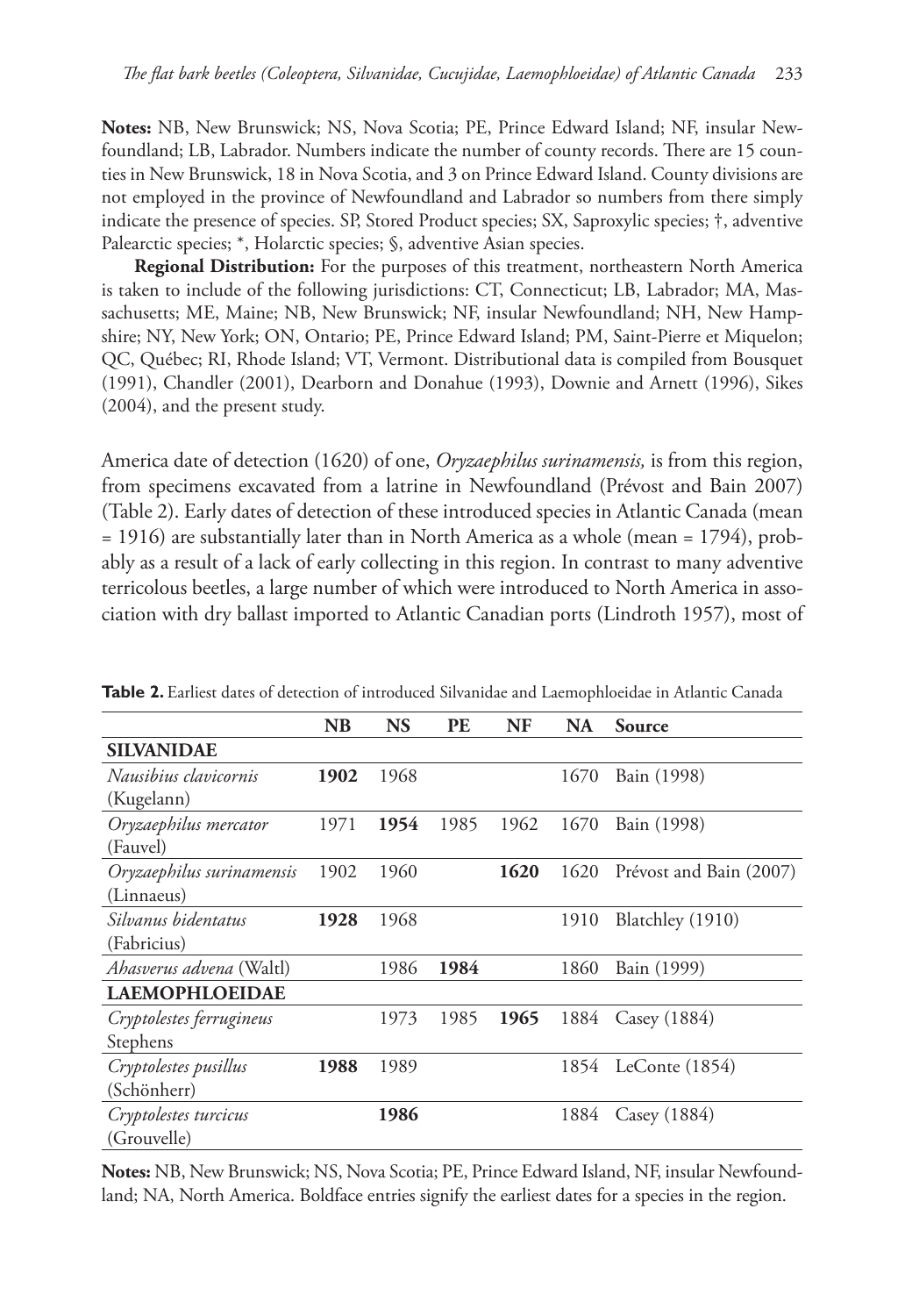the introduced flat bark beetles are stored product pests introduced to the continent via other mechanisms. One introduced species, *Silvanus bidentatus*, is corticolous, has successfully colonized native habitats, and is now widely-distributed in North America.

As is typically the case with islands, the species richness of the native faunas of Prince Edward Island, Cape Breton Island, and insular Newfoundland are diminished in comparison with that of the neighbouring mainland (Table 3). This may represent an island-associated diminution, a paucity of collecting, an area effect, or a combination of these factors. The fauna of Cape Breton is 40% that of the combined Atlantic Canadian native fauna, that of insular Newfoundland is 30%, and that of Prince Edward Island is 10%. Majka (2007b) reported comparable numbers for 283 native saproxylic species in 18 families, subfamilies and tribes. The overall mean of these numbers on Cape Breton Island was 33% and on insular Newfoundland it was 28%, very similar to the proportions of flat bark beetles. On Prince Edward Island the overall mean was 30%, substantially greater than the 10% of flat bark beetles found on PEI. Either the flat bark beetle fauna of Prince Edward Island is smaller than might otherwise be expected, or else collecting effort there has been insufficient to fully discern the fauna.

Although Labrador is located on the North American mainland it also has an impoverished flat bark beetle fauna consisting solely of the Holarctic species, Pediacus fuscus. In part this reflects the fact that substantial portions of Labrador consist of barrens, bogs, sub-arctic, low arctic, and alpine tundra that lack trees and are unsuitable for bark beetles. Furthermore the boreal forests that are found in Labrador are dominated by conifers such as black spruce (*Picea mariana* (Mill.) BSP) and balsam fir (*Abies balsamaea* (L.) Mill, Pinaceae) with only a modest component of deciduous trees such as trembling aspen (*Populus tremuloides* Michx., Salicaceae) and white birch (*Betula papyrifera* Marshall, Betulaceae) (Anonymous 2003). Most flat bark beetles (with the exception of *P. fuscus*), however, are associated largely or exclusively on hardwoods. *Pediacus fuscus* is the only flat bark beetle found in the Yukon Territory, and only it and *Cathartosilvanus imbellis* (LeConte) have been recorded in the Northwest Territories – two other northern jurisdictions dominated by boreal coniferous forests.

|                | AC | PE        | CB        | NF        |
|----------------|----|-----------|-----------|-----------|
| Silvanidae     |    |           |           |           |
| Cucujidae      |    |           |           |           |
| Laemophloeidae |    |           |           |           |
| Total          | 10 | $1(10\%)$ | $4(40\%)$ | $3(30\%)$ |

**Table 3.** Numbers and proportions of native flat bark beetle species on islands in Atlantic Canada

**Notes:** AC, Atlantic Canada; PE, Prince Edward Island; CB; Cape Breton Island; NF, insular Newfoundland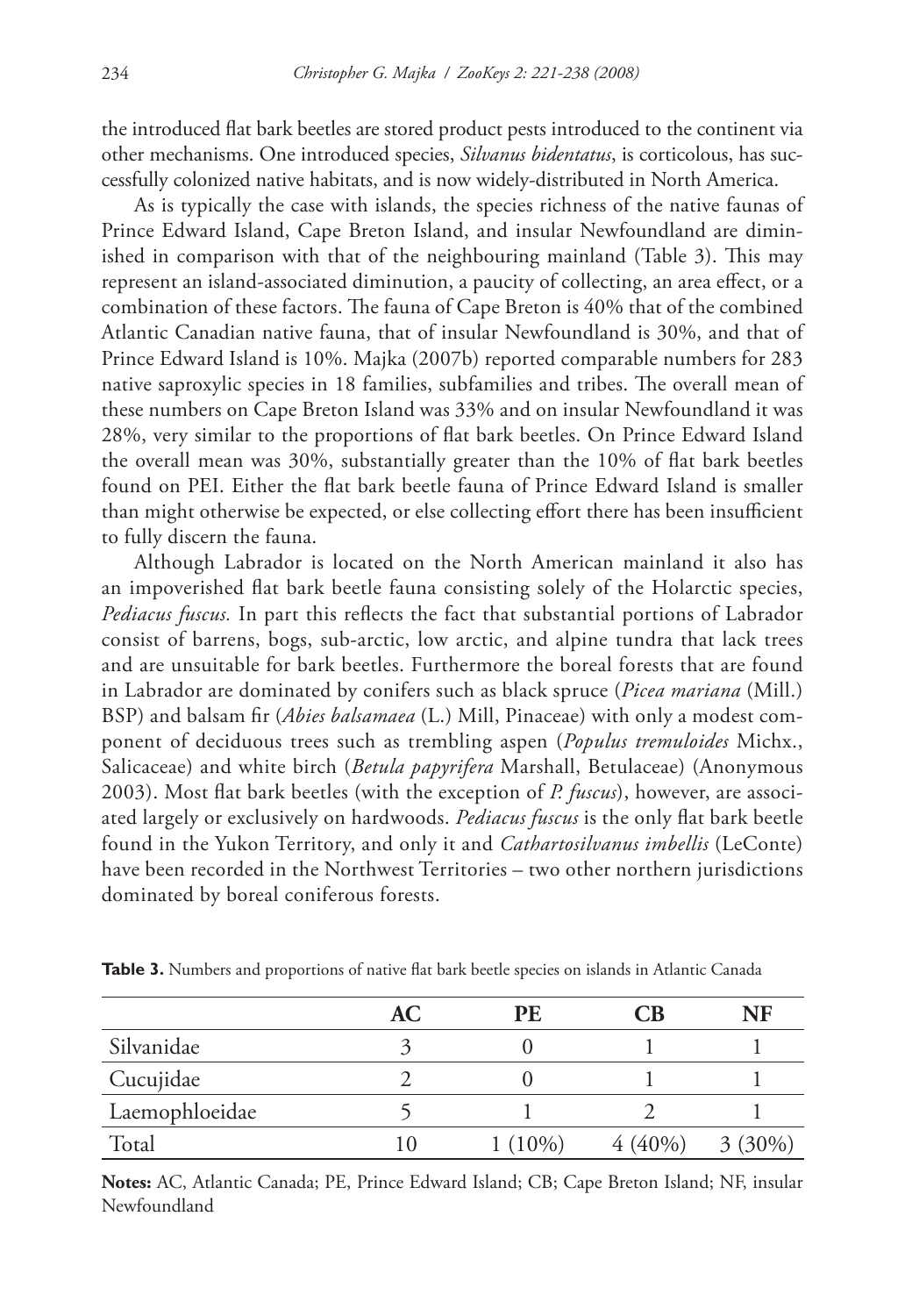Majka (2007b) drew attention to the substantial number of "apparently rare" native saproxylic species found in Atlantic Canada (defined as those comprising  $\leq$ 0.005% of specimens examined from the region). He drew attention to 59 such species from 14 families of beetles that represented 33% of the species in these taxa that fell into the category of "apparently rare." Amongst the flat bark beetles, four of the 10 native species including *Uleiota debilis, Uleiota dubius, Charaphloeus* sp. (nr. *adustus*), and *Placonotus zimmermanni* all fall into this category, and all are associated with hardwoods. Majka (2007b) suggested that the large number of apparently rare species could be related to the long history of forest management practices. For instance, in Nova Scotia although 78% of the land base is forested, less than 1% of that land is composed of old-growth forests (Loo and Ives 2003). Short-rotation, monoculture plantation, forestry practices that have emphasized coniferous trees for fibre production have contributed to an impoverishment of forest diversity, particularly that of long-maturing hardwood forests. It is not unreasonable to suppose that such practices have had a corresponding impact on the invertebrate faunas found in the forests of Atlantic Canada. The most abundant saproxylic species in the region is the introduced *Silvanus bidentatus*, which is principally associated with coniferous trees.

Alexander (2004) draws attention to beetles in Great Britain that are associated with undisturbed forests. Six of the 180 species of beetles used to calculate the Index of Ecological Continuity (an inverse of disturbance) are flat bark beetles including *Silvanus bidentatus, Silvanus unidentatus* (Olivier), *Uleiota planata* (Linnaeus), *Pediacus depressus*  (Herbst), *Pediacus dermestoides* (Fabricius), and *Notolaemus unifasciatus* (Latreille) (representing three of the genera found in Atlantic Canada), an indication that some flat-bark beetles are very susceptible to disturbance. With respect to European saproxylics, Grove (2002: 14-15) wrote that, "Many saproxylic species now survive ... only as relictual populations, 'hanging on by the tips of their tarsi' ... In the absence of positive management, the ultimate extinction of some such species (truly the 'living dead') is almost inevitable through stochastic events". Further research needs to be done in Atlantic Canada to determine the impact that forest history and current practices may have had on saproxylic species such as flat bark beetles, and measures which might lessen or ameliorate habitat fragmentation, the disappearance of old-growth forests, and the diminution of coarse woody debris – all parameters of forests significant to this functional group of beetles.

# **Acknowledgements**

Many thanks to M.E. Smith (Agriculture and Agri-food Canada, Charlottetown), S. Westby and C. Sheffield (Agriculture and Agri-food Canada, Kentville), Y. Bousquet (Agriculture and Agri-food Canada, Ottawa), D.B. McCorquodale (Cape Breton University), J. Cook (Carleton University), D. Telnov (Entomological Society of Latvia), D.J. Bishop (North Mountain Old Forest Society), D. Langor (Canadian Forest Service, Edmonton), J.-P. Le Blanc (Nova Scotia Agricultural College), J. Ogden (Nova Scotia Department of Natural Resources), D. McAlpine (New Brunswick Museum), P. Duerr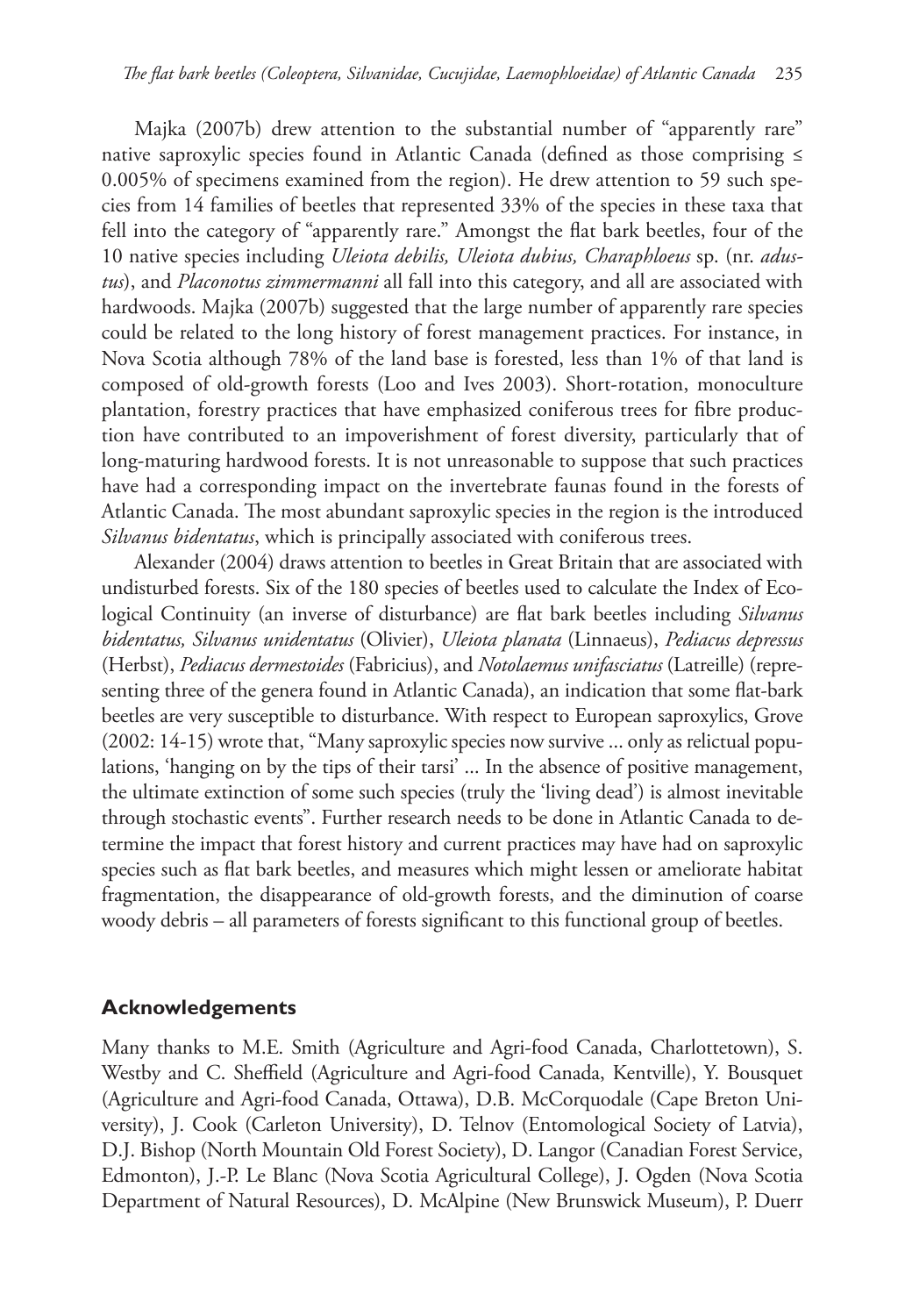(Université de Moncton), and D.H. Webster, and R. Webster for making specimens, records, and information available. Particular thanks to M. Thomas (Florida State Collection of Arthropods) for his assistance and encouragement. Also to C. Ewing, D. Christianson, and A. Hebda (Nova Scotia Museum) for ongoing support and encouragement. This work has been assisted by the Board of Governors of the Nova Scotia Museum.

#### **References**

- Alexander KNA (2004) Revision of the Index of Ecological Continuity as used for saproxylic beetles. Research Report 574, English Nature, Peterborough, 60 pp.
- Anonymous (2003) Provincial Sustainable Forest Management Strategy. Appendix 5: Ecoregion Descriptions of Newfoundland and Labrador. St. John's, Newfoundland: Forest Service of [Newfoundland and Labrador, 99-104. http://www.nr.gov.nl.ca/forestry/publications/ap](http://www.nr.gov.nl.ca/forestry/publications/appendix5.pdf)pendix5.pdf [accessed 28.VII.2008]
- Bain A (1998) A seventeenth-century beetle fauna from colonial Boston. Historical Archeology 32(3): 38-48.
- Bain A (1999) Archeoentomological and archeoparasitological reconstructions at Îlot Hunt (CeEt-110): new perspectives in historical archeology (1850-1900). Ph.D. thesis, University of Laval, Québec, 310 pp.
- Bishop DJ, Majka CG, Bondrup-Nielsen S, Peck SB (in press) Deadwood and saproxylic beetle diversity in naturally disturbed and managed spruce forests in Nova Scotia. Forest Ecology and Management.
- Blatchley WS (1910) An illustrated descriptive catalogue of the Coleoptera or Beetles (exclusive of the Rhynchophora) known to occur in Indiana. The Nature Publishing Company, Indianapolis, 1386 pp.
- Bousquet Y (1990) Beetles associated with stored products in Canada: an identification guide. Agriculture Canada Publication 1837: 1-215
- Bousquet Y (1991) Family Cucujidae: flat bark beetles. In: Bousquet Y (Ed) Checklist of Beetles of Canada and Alaska. Agriculture Canada Publication 1861/E: 219-220.
- Casey TL (1884) Revision of the Cucujidae of America North of Mexico. Transactions of the American Entomological Society 11: 69-112.
- Cha[ndler DS \(2001\) University of New Hampshire Insect and Arachnid Collections. http://](http://colsa1.unh.edu:591/unhinsects.htm) colsa1.unh.edu:591/unhinsects.htm [accessed 28.VII.2008]
- Crowson RA (1955) The natural classification of the families of Coleoptera. Nathaniel Lloyd, London, 187 pp.
- Dearborn RG, Donahue CP (1993) An annotated list of insects collected and recorded by the Maine Forest Service: Order Coleoptera, Beetles. Augusta, Maine: Insect and Disease Division of the Maine Forest Service. Department of Conservation Technical Report 32: 1-102.
- Dollin PE, Duinker PN, Majka CG (2008) Saproxylic beetle (Coleoptera) communities and forest management practices in coniferous stands in southwest Nova Scotia, Canada. In: Majka C, Klimaszewski J (Eds) Biodiversity, Biosystematics, and Ecology of Canadian Coleoptera. ZooKeys 2.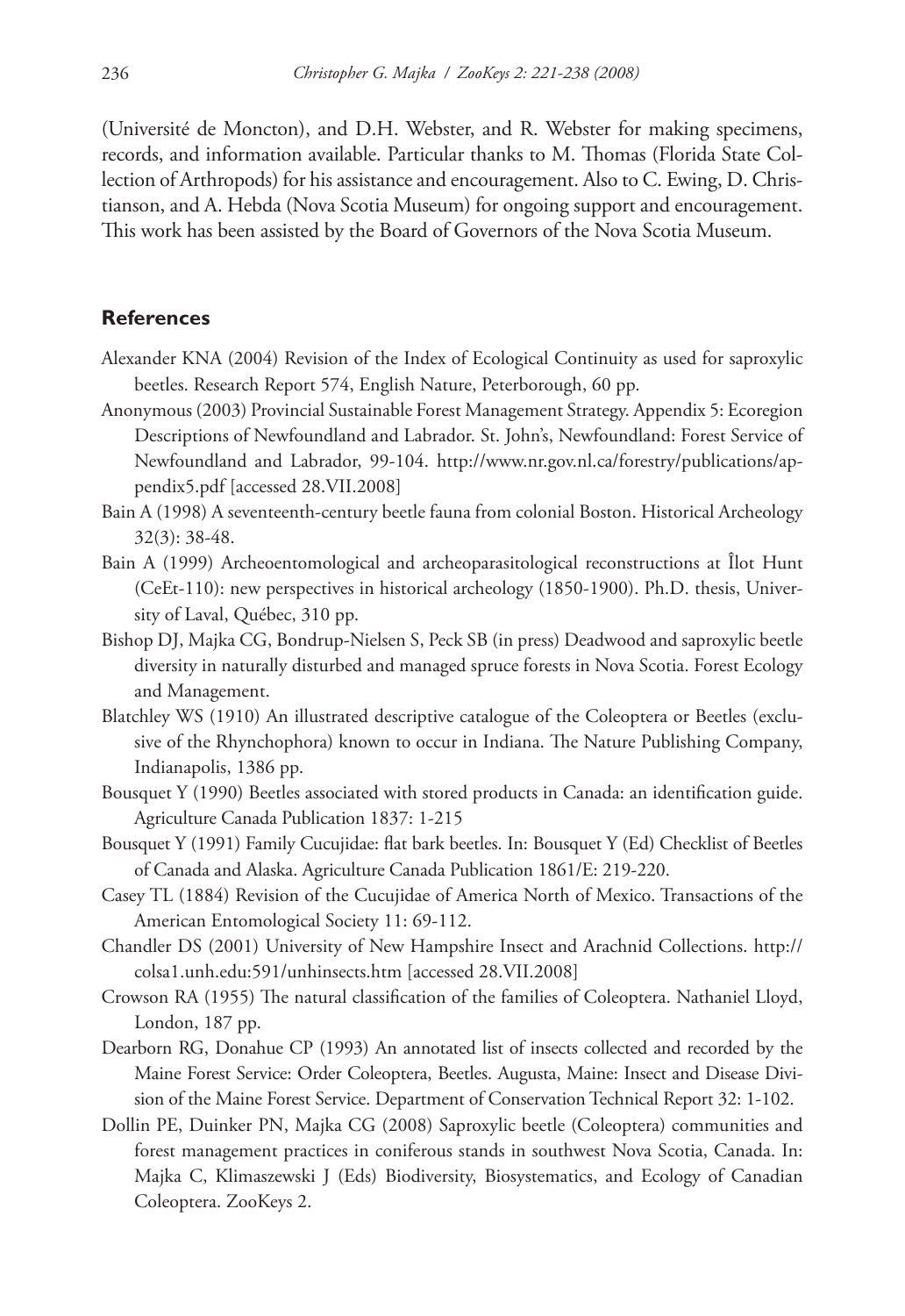- Downie NM, Arnett RH, Jr. (1996) The Beetles of Northeastern North America, Volumes 1 and 2. Sandhill Crane Press, Gainesville, 1721 pp.
- Evans JD (1899) List of Coleoptera from Halifax, NS. The Canadian Entomologist 31: 320-321.
- Eve[nhuis NL \(2007\) Abbreviations for insect and spider collections of the world. http://hbs.](http://hbs.bishopmuseum.org/codens/codens-inst.html) bishopmuseum.org/codens/codens-inst.html [accessed 28.VII.2008]
- Grove SJ (2002) Saproxylic insect ecology and the sustainable management of forests. Annual Review of Ecology and Systematics 33: 1-23.
- Kehler D, Corkum C, Bondrup-Nielsen S (1996) Habitat Associations and Species Diversity of Forest Beetle Communities of Nova Scotia. Centre for Wildlife and Conservation Biology, Acadia University, Wolfville, 120 pp.
- LeConte JL (1854) Synopsis of the Cucuiides of the United States. Proceedings of the Academy of Natural Sciences of Philadelphia 7: 73-79.
- Leng CW (1920) Catalogue of the Coleoptera of America north of Mexico. John D. Sherman, Jr., Mount Vernon, New York, 470 pp.
- Lindroth CH (1957) The faunal connections between Europe and North America. Almqvist & Wiksell, Stockholm, 344 pp.
- Loo J, Ives N (2003) The Acadian forest: historical condition and human impacts. The Forestry Chronicle 79: 462-472.
- Majka CG (2007a) The Derodontidae, Dermestidae, Bostrichidae, and Anobiidae of the Maritime Provinces of Canada (Coleoptera: Bostrichiformia). Zootaxa 1573: 1-38.
- Majka CG (2007b) The Eucnemidae (Coleoptera) of the Maritime Provinces of Canada: new records, observations on composition and zoogeography, and comments on the scarcity of saproxylic beetles. Zootaxa 1636: 33-46.
- Prévost M-A, Bain A (2007) L'implantation d'une colonie terre-neuvienne au XVIIe siècle: l'apport des analyses archéobotanique et archéoentomologique. In: Bain A, Chabot J, Moussette M (Eds) La mesure du passé: contributions à la recherche en archéométrie (2000-2006). British Archaeological Reports. International Series number 1700. Archaeopress, Oxford, 205-216.
- Sikes DS (2004) The beetle fauna of Rhode Island: an annotated checklist, Volume 3. Rhode Island Natural History Survey, Kingston, 296 pp.
- Slipinski A. (2007) *Pediacus fuscus* [Erichson 1845. In: Fauna Europea, version 1.3. http://www.](http://www.faunaeur.org/) faunaeur.org/ [accessed 28.VII.2008]
- Telnov D, Bukejs A, Gailis J, Kalnins M, Napolov A, Sörensson M (2007) Contributions to the Knowledge of Latvian Coleoptera. 6. Latvijas entomologs 44: 45-52.
- Thomas MC (1993) The Flat Bark Beetles of Florida (Coleoptera: Silvanidae, Passandridae, and Laemophloeidae). Arthropods of Florida and Neighbouring Lands, Volume 15. Florida Department of Agriculture & Consumer Services, Gainesville, 101 pp.
- Thomas MC (2002a) Silvanidae Kirby 1837. In: Arnett RH, Jr, Thomas MC, Skelley PE, Frank JH (Eds) American Beetles, Volume 2: Polyphaga: Scarabaeoidea through Curculionoidea. CRC Press, Boca Raton, 322-326.
- Thomas MC (2002b) Passandridae Erichson 1845. In: Arnett RH, Jr., Thomas MC, Skelley PE, Frank JH (Eds) American Beetles, Volume 2: Polyphaga: Scarabaeoidea through Curculionoidea. CRC Press, Boca Raton, 327-328.